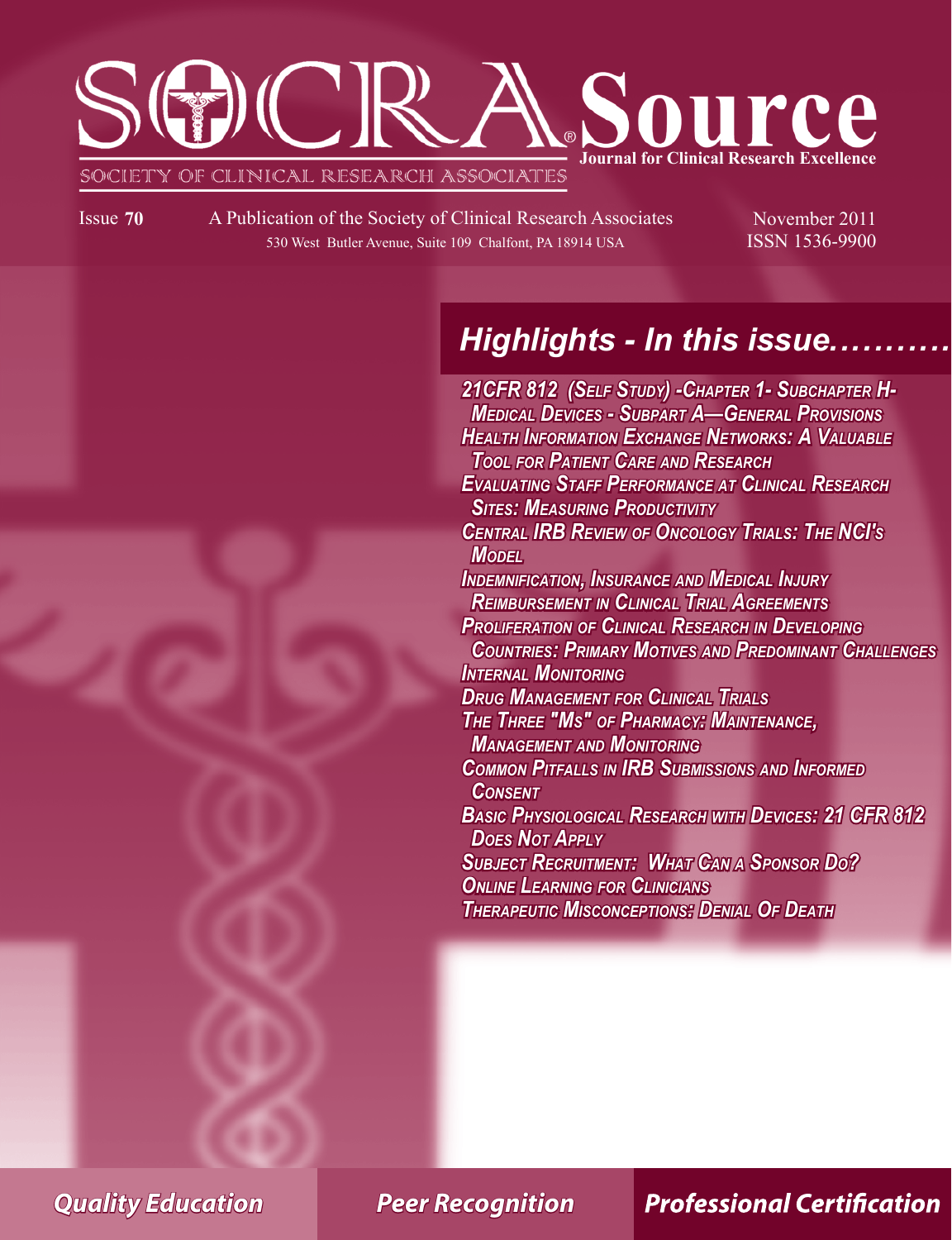|                  | <b>SELF-STUL</b>                                                    |
|------------------|---------------------------------------------------------------------|
| $\boldsymbol{U}$ | 21CFR 812<br>Chap<br><b>Subp</b><br>Self Study<br><b>Self Study</b> |
|                  | <b>JOURNAL</b>                                                      |
|                  | <b>Health Inforr</b><br>for Patient<br>Margaret .                   |
|                  | <b>Evaluating S</b><br>Measuring<br>Andrew Si                       |
|                  | <b>Central IRB</b><br>Jeanne Ad                                     |
|                  | Indemnificat<br><b>Reimburse</b><br>Martha Su                       |
|                  | Proliferation<br><b>Primary Mc</b><br>Donald Sa                     |
|                  | <b>Internal Mon</b><br><b>Ashley Me</b><br>and Janice               |
|                  | <b>Drug Manag</b><br>Clay Hurtu                                     |
|                  | The Three "I<br>and Monito<br>Linda S. K                            |
|                  | <b>Common Pit</b><br>V. Reid Su                                     |
|                  | <b>Basic Physid</b><br>Does Not A<br>Harvey M.                      |
|                  | <b>Subject Rect</b>                                                 |

Ī

### **PRESIDENT'S MESSAGE ................................................ 4 BOARD OF DIRECTORS ................................................ 5**

#### **SELF-STUDY OPPORTUNITY**

| 21 CFR 812 Investigational Device Exemptions (Self Study) |  |
|-----------------------------------------------------------|--|
| <b>Chapter 1- Subchapter H- Medical Devices</b>           |  |
|                                                           |  |
|                                                           |  |
|                                                           |  |
|                                                           |  |

#### **ARTICLES**

| <b>Health Information Exchange Networks: A Valuable Tool</b><br>for Patient Care and Research                                 |
|-------------------------------------------------------------------------------------------------------------------------------|
| <b>Evaluating Staff Performance at Clinical Research Sites:</b><br><b>Measuring Productivity</b>                              |
| <b>Central IRB Review of Oncology Trials: The NCI's Model</b>                                                                 |
| Indemnification, Insurance and Medical Injury<br><b>Reimbursement in Clinical Trial Agreements</b>                            |
| <b>Proliferation of Clinical Research in Developing Countries:</b><br><b>Primary Motives and Predominant Challenges</b>       |
| <b>Internal Monitoring</b><br>Ashley Mehta, HonsBSc, CCRP                                                                     |
| <b>Drug Management for Clinical Trials</b>                                                                                    |
| The Three "Ms" of Pharmacy: Maintenance, Management<br>and Monitoring                                                         |
| <b>Common Pitfalls in IRB Submissions and Informed Consent</b>                                                                |
| Basic Physiological Research with Devices: 21 CFR 812<br><b>Does Not Apply</b><br>Harvey M. Arbit, PharmD, MBA, RAC, CCRP  61 |
| <b>Subject Recruitment: What Can a Sponsor Do?</b>                                                                            |
| <b>Online Learning for Clinicians</b>                                                                                         |
| <b>Therapeutic Misconceptions: Denial Of Death</b>                                                                            |

## **SoCRA Information**

| Website Classified Ads Information  101 |  |  |  |
|-----------------------------------------|--|--|--|

### **CERTIFICATION** .................................. 81

#### **21st ANNUAL CONFERENCE**............... 84

| Call for Speakers (2012 Conference)  71 |  |
|-----------------------------------------|--|

#### **CONFERENCES AND SEMINARS**

| Clinical Research Monitoring Workshop  89   |  |
|---------------------------------------------|--|
| Project / Program Management  90            |  |
| Human Research Protections/Legal Issues  91 |  |
| Clinical Trial Management Systems (CTMS)92  |  |
| Clinical Investigator Workshop  93          |  |
| Certification Prep & Review Course  94      |  |
| Site Coordinator / Manager Workshop  95     |  |
| <b>Advanced Site Management</b>             |  |
| Finance and Productivity Workshop  96       |  |
| FDA Clinical Trials Requirements  97        |  |
|                                             |  |
| Device Research and Regulations99           |  |
|                                             |  |

#### **ONLINE TRAINING OPPORTUNITIES**

| cGMPs for INDs in Phase I Clinical Trials 100 |  |
|-----------------------------------------------|--|
| Steps Involved in FDA Inspections  100        |  |
|                                               |  |

#### **OPPORTUNITIES & SERVICES - INDEX**

| Advertising - SoCRA Source  101 |  |
|---------------------------------|--|
|                                 |  |

| <b>2011 ANNUAL CONFERENCE</b> |  |
|-------------------------------|--|
|                               |  |

#### **2010 Annual Conference Poster Abstracts - Begins on page 75**

Scientific Review Process for a Comprehensive Cancer Center Lessons Learned: From Clinical Research Coordinator to Clinical Data Manager

Let's Talk Audit! Communication = A Strong Foundation Successful Preparation Process for Cooperative Group and Industry Audits with Emphasis on Phase I and II Studies IRB Guidelines: A Medical Device Research Perspective

From Sponsored to Sponsor: Navigating the Additional Responsibilities of the Investigator-Sponsor

Contributing Factors for Successful Clinical Trials in Oncology The Rate of Incidental Findings (IF) in an fMRI/MRI Study on

Healthy Volunteers and St. Jude Children's Research Hospital (SJCRH) IF Policy

- Increasing Lengths of Informed Consent Forms in Oncology Clinical Trials
- Using the Internet to Facilitate a Survey and Blood Sample Collection for Patients with Lung Cancer Who Have Never Smoked Cigarettes
- Supporting Clinical Site Performance with Corrective Action **Plans**
- Clinical Trials and Research Opportunities in the Republic of Panama
- Implementation of a Hospital-Wide EDC System to Standardize Data Management and Ensure High Quality Investigator Initiated Trials at the Princess Margaret Hospital
- Being the First Site for a Radiopharmaceutical Study to be Opened in the USA: Challenges and Advantages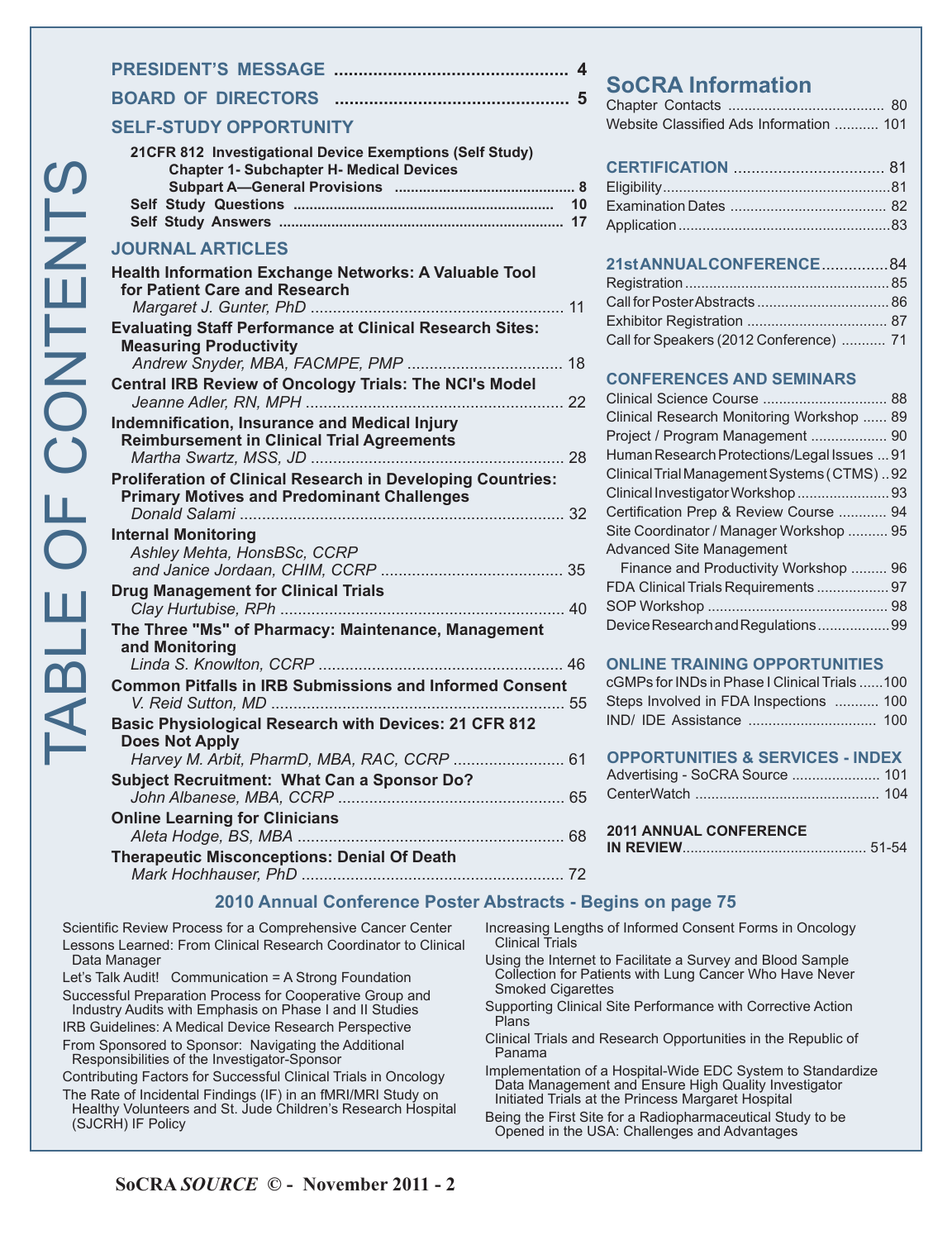

# **Central IRB Review of Oncology Trials: The NCI's Model**

**Jeanne Adler, RN, MPH Head, CIRB Strategy and Operations Nurse Consultant NIH/National Cancer Institute / Cancer Therapy Evaluation Program**

**Abstract:** *The National Cancer Institute (NCI) has established a Central Institutional Review Board (CIRB) to eliminate redundant reviews and streamline the workload for IRBs and research staff participating in NCI-sponsored Cooperative Group trials. This article describes the way in which the NCI CIRB was developed, how it works, enrollment and utilization data, evaluations, and news. The NCI CIRB provides study participants protections by using a partnership between the local IRB and the NCI's CIRB.* 

#### **Introduction to IRB Responsibilities**

An IRB has many responsibilities:

- Initial review by the full board
- Review of investigator responses to IRB requests
- Reviews after a study is open:
	- o Full board review of amendments
		- o Annual continuing reviews, usually by the full board
		- o Review of adverse events distributed by the Cooperative Group
- Monitoring the conduct of the trial
- Review of locally-occurring adverse events as per the institution's standard operating procedures (SOPs).

Clinical research professionals spend a great deal of their time preparing IRB submissions and working with the IRB on the initial review. Once the study is open, clinical research professionals must submit amendments, continuing reviews, and serious adverse event reports.

The NCI CIRB can handle many of the responsibilities of local IRBs, reducing the workload of local IRBs and clinical research professionals at the institution. The CIRB conducts:

- Initial review by the full board
- Review of investigator responses to CIRB requests
- Reviews after the study is open.

The local IRB is left with monitoring the conduct of trials locally and reviewing locally-occurring adverse events as per the institution's SOPs.

#### **Background of the NCI Central IRB**

In August 1997, the *Armitage Report* tasked the NCI's Clinical Trials Program Review Group with helping the NCI to create a more efficient and effective clinical research effort by identifying redundant processes or procedures that could be either streamlined or eliminated. The review group quickly identified the Cooperative Group trials and the related required IRB review as a redundant process to be streamlined.

Cooperative Group trials require full board IRB review at every institution that wants to participate in a study. However, no institution can make any changes to the protocol. Review by every institution is a major redundant activity that is expensive for the local sites and wasteful of the time of both the IRBs and the clinical research teams.

The NCI responded with the Central IRB Initiative. The primary goal of the CIRB is to meet the demands of the *Armitage Report*: To reduce the significant local administrative burdens of multi-site trials while maintaining a high level of human subjects protection. There is also a positive secondary benefit that has come out of the CIRB. The CIRB has enhanced leverage compared to local IRBs, and it can positively influence human subjects protections. The CIRB can request that a Cooperative Group conducting a study respond to its questions, provide more information, or even make a change to the protocol. Previously, Cooperative Groups were not required and were unable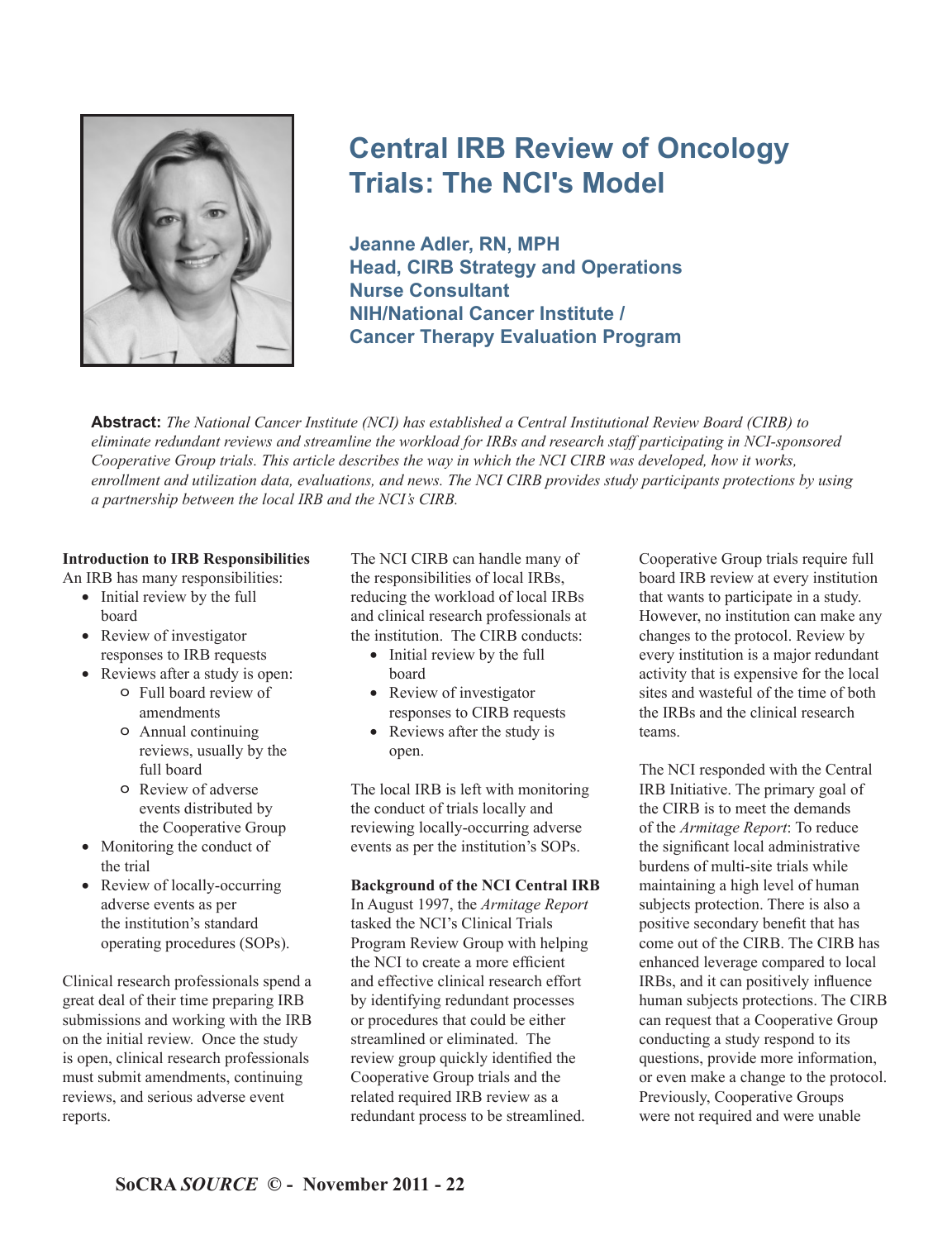to respond to the requests of local IRBs. The Cancer Therapy Evaluation Program mandates that Cooperative Groups respond to the requests of the CIRB. This has positively influenced human subjects protections.

Table 1 describes the regulation (45 CFR 46.114) that provides the underpinnings of the NCI CIRB. It is a joint review arrangement. When the NCI decided to pursue this concept, staff perceived value in collaborating with the Office for Human Research Protections (OHRP). The NCI wanted to be sure to establish the CIRB in a manner acceptable with the OHRP and the FDA, since many sites could potentially be using the CIRB. It

was understood that the NCI wanted the sites to be compliant with the regulatory requirements and do well when audited.

The first decision was choosing which of the two review models for central IRBs that the OHRP allows to be used. The first model, the independent/ standalone model, is generally what commercial IRBs follow. This is appropriate where there is no local IRB, if the local IRB does not want to be involved, or if the commercial IRB does not want to involve the local IRB. The central IRB using this model obtains an understanding of the local context through site visits, audits, teleconferences, and so forth.

Most institutions have some exposure to commercial models, through either having used one or at least being familiar with how they work.

The second model, shared responsibilities, more rare. This model is appropriate where a local IRB is already present. The central IRB can use the local IRB to understand the local context. There is no need for site visits, etc. An authorization agreement between the IRB that does the reviews and the IRB that accepts the review is required. The NCI chose the shared responsibilities model, which enables the NCI's CIRB to partner with local IRBs who are best positioned to

#### **TABLE 1 The Regulatory Underpinnings of the NCI CIRB**

- Frequent consultations with the Office for Human Research Protections (OHRP)
- 45 CFR 46.114: Cooperative research:
	- o Cooperative research projects are those projects covered by this policy that involve more than one institution. In the conduct of cooperative research projects, each institution is responsible for safeguarding the rights and welfare of human subjects and for complying with this policy. With the approval of the department or agency head, an institution participating in a cooperative project may enter into a *joint review arrangement, rely upon the review of another qualified IRB*, or make similar arrangements for avoiding duplication of effort.
	- o Decision-making to determine the 'review model:'
		- $\Box$  OHRP allows for different centralized IRB models to ensure the quality of human research protection (Guidance of August 27,1998; updated July 21, 2000: *Knowledge of Local Research Context*) www.hhs.gov/ohrp/policy/local.html
		- □ Independent/standalone IRB model:
			- Appropriate where no local IRB exists
			- Understanding of local context obtained via site visits, audits, and teleconferences
		- $\Box$  Shared responsibilities model:
			- More appropriate where a local IRB is already present
			- Can utilize the local IRB for understanding of local context
			- No need for site visits, etc.
	- o NCI chose a model where the CIRB and the local IRB share regulatory responsibilities a partnership:
		- $\Box$  The CIRB's primary function is initial and continuing review of studies, including amendments and adverse event review
		- $\Box$  The local institution's primary function is consideration of local context, oversight of local performance, and review of locally occurring adverse events
	- o Developed a new review term called *"*facilitated review," during which the local IRB reviews the CIRB-approved study for local context considerations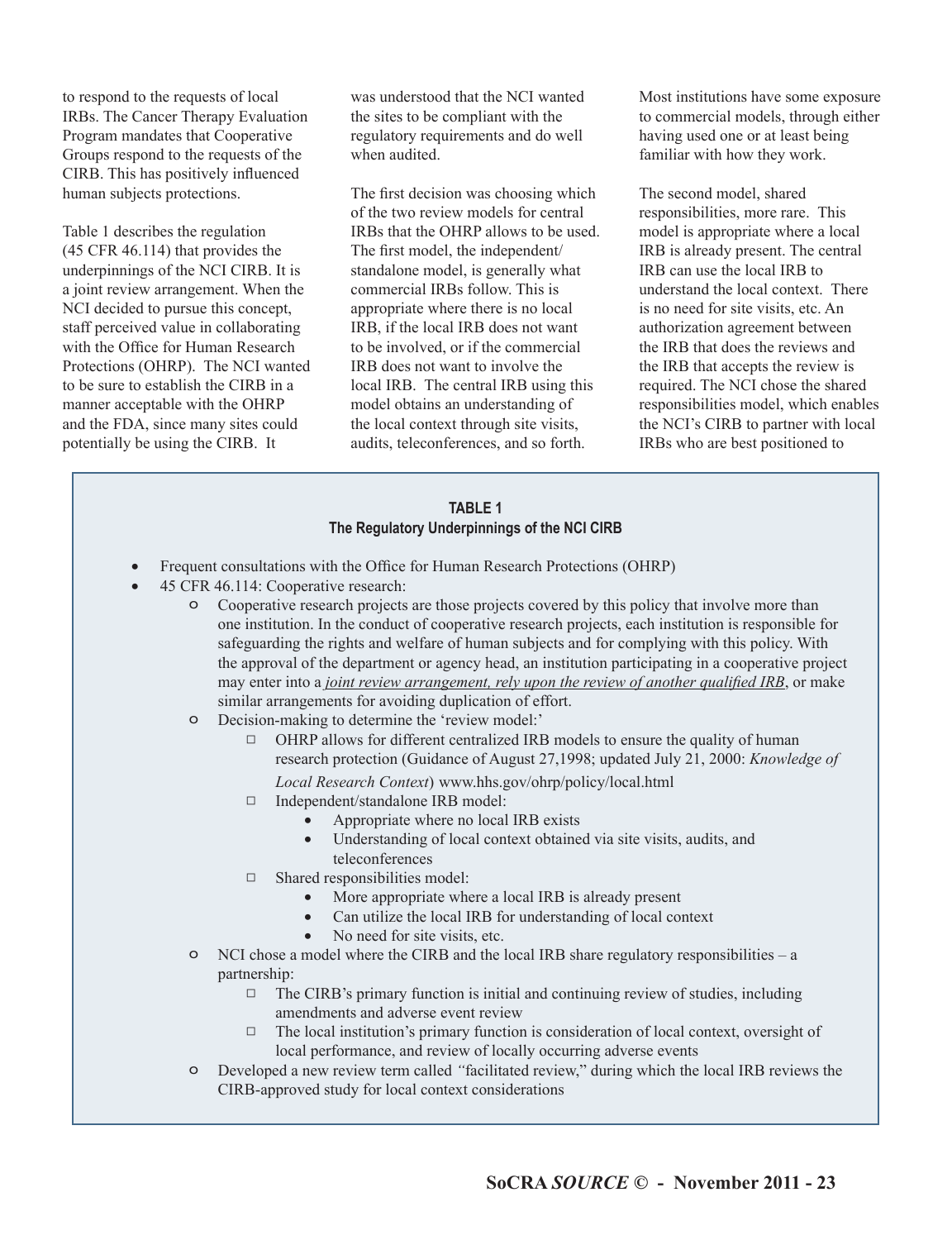understand local context issues. The CIRB offers its services at no cost.

The CIRB's primary function is the initial and continuing review of studies, including amendments and adverse event reviews. Anything that is related to conduct of the trial, oversight of local performance, local SOPs, and review of locallyoccurring adverse events remains the responsibility of the local IRB.

A new review term was developed by the NCI and OHRP called "facilitated review." This is neither a full board review nor an expedited review by the local IRB. It is a facilitated review where the local IRB reviews the NCI CIRB-approved study for local context considerations. The local IRB Chair or a subcommittee reviews the documents that the CIRB has already approved plus the minutes of the CIRB meeting, the primary reviewers' comments, and the CIRB application. The local IRB Chair or a subcommittee determines if there are any local context issues that must be addressed. If there are not, the local IRB can decide to use the CIRB for this study.

#### **How the NCI CIRB Works**

After the Cooperative Group distributes a study to sites and a local investigator decides to open the study, the local IRB may use the NCI CIRB for the initial review (Table 2). The study documents are available on a password-protected section of the CIRB's Web site. When an institution enrolls in the CIRB, staffs of the IRB and the research team receive passwords to the restricted access section that contains the review documents.

The clinical research associate or the investigator downloads the study documents according to the local IRB's SOPs. The local IRB's Chair or a subcommittee reviews these documents and decides whether to accept facilitated review. If so, the IRB reports this through an NCI CIRB Web page that is only accessible to IRBs.

Institutions that are enrolled in the CIRB Initiative are under no obligation to use the NCI CIRB's review. The NCI is aware via anecdotes that some larger institutions do not want to use facilitated review

#### **TABLE 2**

#### **The NCI CIRB's Facilitated Review Process: Initial Review**

- The Cooperative Group distributes a study
- The local investigator decides to open the study
- The clinical research associate or the investigator downloads the CIRB-approved study documents from the CIRB Web site
- The local IRB chair or a subcommittee reviews the study documents and decides whether to accept facilitated review
- If the local IRB accepts facilitated review, the local IRB reports acceptance to the NCI CIRB through the NCI CIRB Web site
- The CIRB is the reviewing IRB for that study, and the local investigators can begin the research

but they do use the CIRB's review documents to enhance and streamline their own reviews.

Once an institution's IRB reports acceptance of the facilitated review, the NCI CIRB becomes the reviewing IRB for that study and local investigators can begin the research. The "IRB of record" terminology is shared between the NCI CIRB and the local IRB.

There are a number of factors to consider when an institution is deciding whether or not to enroll in the NCI CIRB Initiative (Table 3). One is the speed of trial activation. When using facilitated review, the local IRB does not need to wait for its own IRB to conduct a full board review. The review documents are always on the CIRB Web site and available for downloading and submitting to the IRB chair or a subcommittee for review. A trial can usually be opened in under 14 days. It has been reported that trials have been opened within one day when a site had a potential study participant waiting in the clinic.

Other factors that should be considered when an institution is contemplating joining the NCI's CIRB Initiative include the time saved by the investigator, nurse, and/ or clinical research associate because they do not have to complete an IRB application, compile and duplicate IRB submissions, or go back and forth with the IRB during the review process. The frequent submissions for continuing review, amendments, and adverse events are also eliminated. Using the NCI CIRB eliminates these reviews therefore is quite efficient for a site.

However, local IRBs differ in their willingness to use the NCI CIRB. Some institutions use the NCI CIRB but then require their investigators and clinical research associates to do redundant work to meet local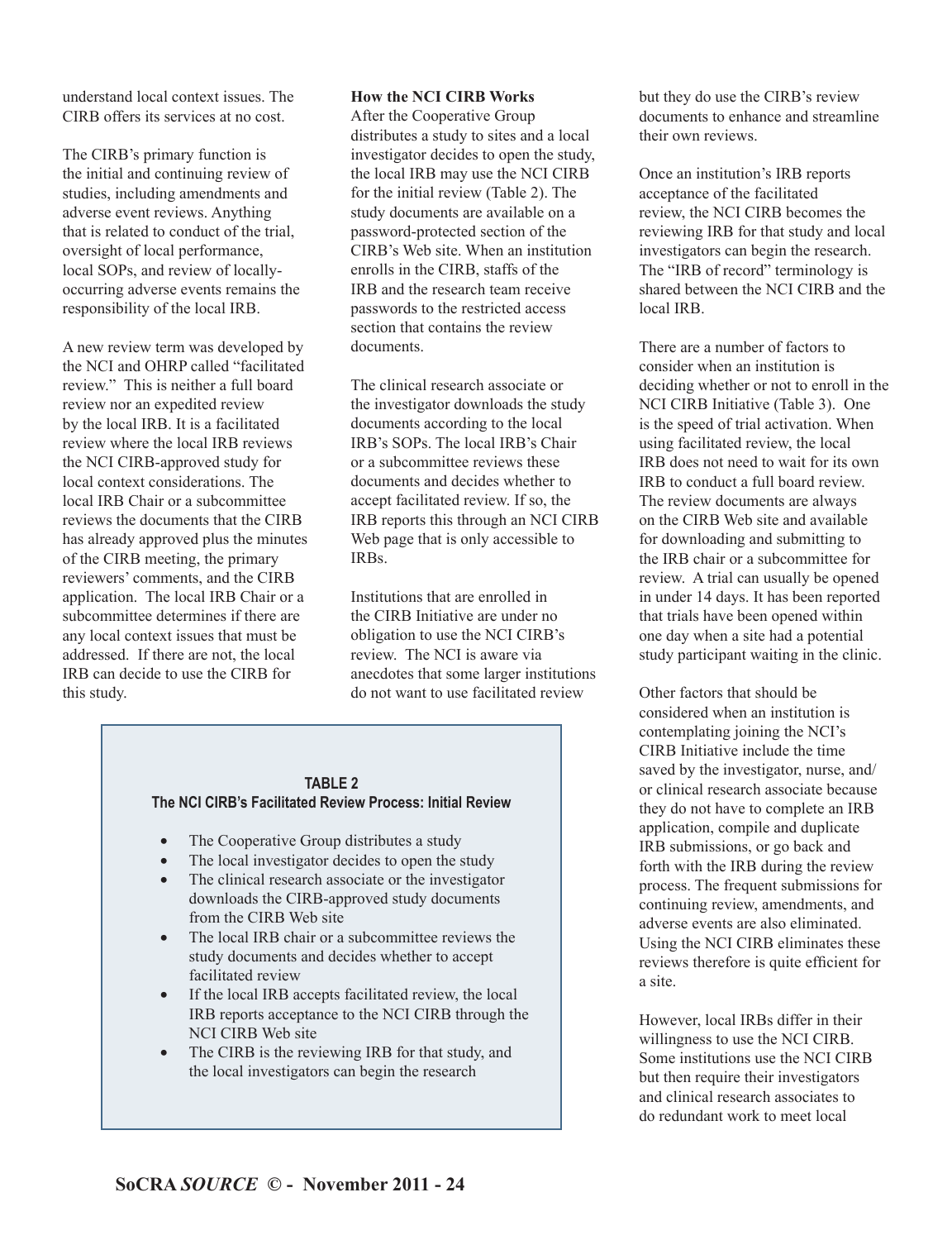## **TABLE 3**

### **Factors to Consider When Deciding Whether to Join the NCI CIRB**

- The NCI CIRB's emphasis on speed of trial activation
- Investigator, nurse, and/or clinical research associate time, when using the NCI CIRB, eliminates:
	- o Completing the IRB application
	- o Compiling and duplicating IRB submissions
	- o Back-and-forth with the IRB to gain study approval
	- o Frequent subsequent submissions for amendments, continuing reviews, adverse events, etc.
- IRB members' time and effort:
	- o Using the NCI CIRB eliminates full board review of Cooperative Group trials
- The number of patients at a site with specific cancers:
	- o Using the NCI CIRB makes it easier to open clinical trials for rare diseases

requirements. The NCI is trying to convince institutions to let the CIRB handle the review and not to require redundant work in order to maximize the efficiencies offered by using the CIRB. When institutions do fully use the NCI CIRB, IRB members save time and effort because they are not required to do a full board review for Cooperative Group trials. Also, using the NCI CIRB makes it easier to open trials for patients with rare cancers, where a site may have a small number of eligible patients.

The NCI has two oncology-specific CIRBs, the Adult CIRB and the Pediatric CIRB. Both CIRBs have a similar composition: One chair and 15 voting members. Generally, 20% to 25% of the members are patient advocates because their perspective is very important. About 44% of the members are physicians who are experts in oncology from the three main modalities as well as biomedicine. Other professionals nurses, pharmacists, statisticians, and ethicists — account for about 37% of members. More information about the Adult CIRB and the Pediatric CIRB and their members is available on the NCI CIRB Web site (http://www. ncicirb.org/cirb\_roster\_brief.asp).

#### **Utilization Data**

There were 312 institutions enrolled in the NCI CIRB as signatory institutions (as of May 2010). Many of the signatory institutions have other IRBs that rely on their IRB for review. The NCI calls these institutions 'affiliates.' There were 712 signatory institutions and affiliates enrolled in the NCI CIRB (as of May 2010). An NCI audit at the end of August 2010 identified 881 enrolled signatory institutions and affiliates

More than 11,000 facilitated reviews had been conducted for the adult and pediatric studies on the CIRB menu; more than 6,700 for the adult studies and more than 4,100 for the pediatric studies. The ten CTEP-sponsored Cooperative Groups — nine adult and one pediatric— participate in the NCI CIRB. The pediatric Cooperative Group, the Children's Oncology Group, is very supportive of the NCI CIRB. Of the 2,109 Cancer Therapy Evaluation Program sites in the United States with open trials, 312 are CIRBenrolled signatory institutions as of March 2010.

Some IRBs review adult Cooperative Group studies and have conducted 50 or more facilitated reviews. These

institutions have turned their entire Cooperative Group menu over to the NCI CIRB. There are 85 IRBs from that who have conducted 21 or more facilitated reviews of pediatric studies.

#### **Evaluations**

Local IRBs are interested in evaluations performed on the NCI CIRB. The NCI established an external evaluation panel with members from other divisions of the NCI and other non-NCI organizations to determine how to best evaluate the CIRB. The panel recommended maintaining the metrics on enrollment and utilization, which the NCI CIRB has done since its establishment in 2001. Table 4 provides an overview of this and other evaluations performed or underway: surveys, a cost analysis, and work on obtaining accreditation from the Association for the Accreditation of Human Research Protection Programs, Inc. (AAHRPP).

In 2005, Research Triangle Inc. in Washington, D.C. conducted a satisfaction survey of local site IRB and research staff. Eighty percent of the respondents felt that participating in the CIRB saved them some or a great deal of time and effort. Sixtyfive percent of the respondents rated their overall experience with the CIRB as good to very good.

Todd Wagner, PhD, an economist from Stanford University, conducted a cost/benefit analysis of the NCI CIRB (published in the *Journal of Clinical Oncology*, February 2010). This was an observational study comparing all sites using the NCI CIRB with sites using a local IRB. The results showed that the use of the CIRB resulted in faster reviews and reduced IRB and research staff time and effort, and that the total savings were higher when the CIRB was used as intended. Dr. Wagner quantified the results in cost. Now, the NCI has the science to prove that there is a savings when the CIRB is used, and even more so when used as intended.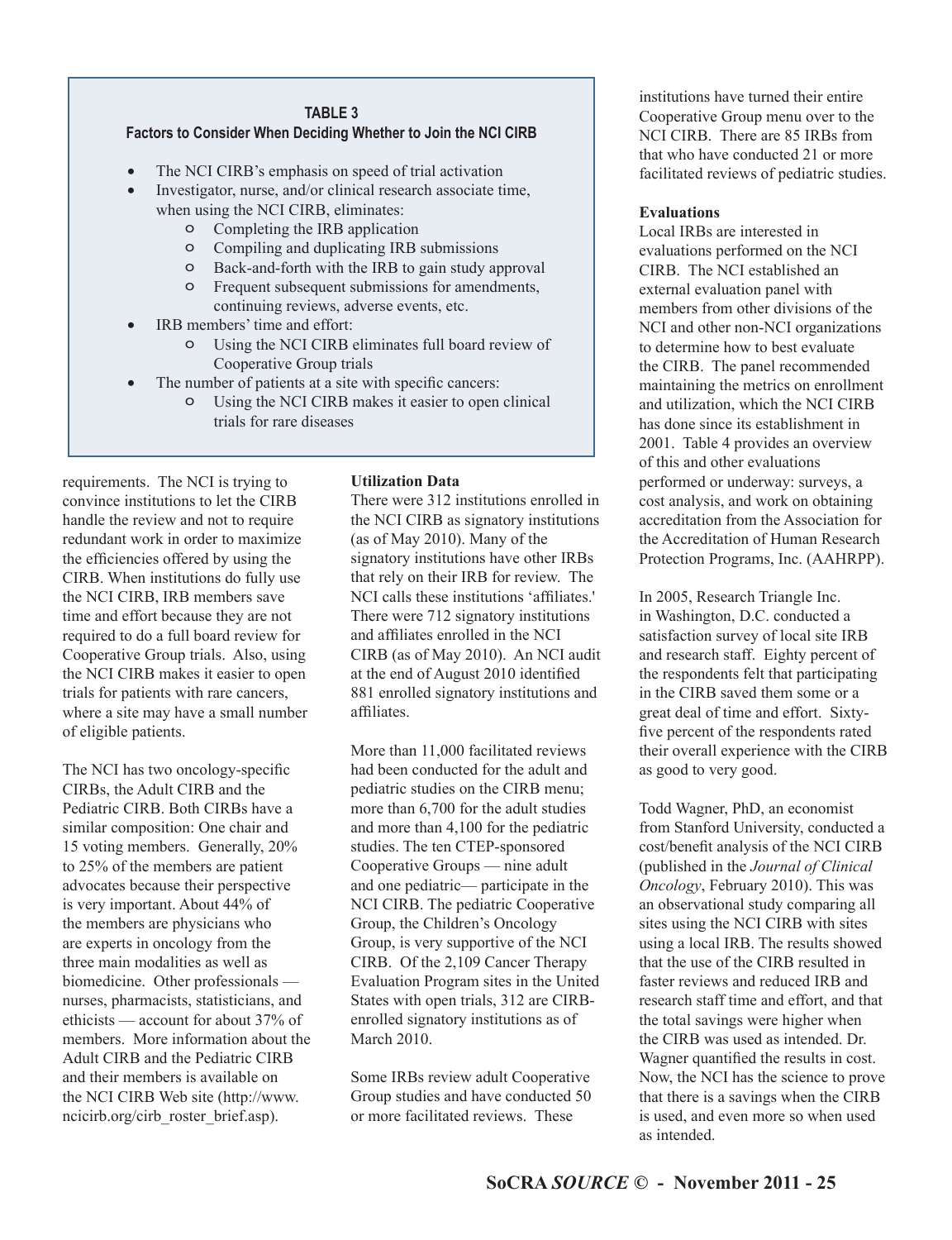#### **TABLE 4 Evaluation of the NCI CIRB**

- External review panel recommended maintaining metrics of enrollment and utilization:
	- o Ongoing from beginning of the Initiative
- Satisfaction survey (of local site IRB and research staff):
	- o Conducted by Research Triangle Inc. of Washington, DC in 2005:
		- $\Box$  80% of respondents felt that participating in the CIRB saved them some or a lot of time and effort
		- $\Box$  65% of respondents rated their overall experience as good to very good
- Cost analysis by Todd Wagner, PhD, Stanford University economist:

Published in the *Journal of Clinical Oncology,* February 2010 (http://jco.ascopubs.org/cgi/content/full/28/4/662)

- External review panel recommended obtaining AAHRPP accreditation:
	- o In progress

Another survey, of sites that do not use the CIRB conducted by the Science and Technology Policy Institute in Washington, D.C., covered barriers to using the CIRB. Results of this survey recommended pursuing AAHRPP accreditation as an indicator of quality and encouraged the development of a model SOP for local IRBs to use in incorporating the CIRB into their IRB processes. Both recommendations have been accepted. The model SOP is available on the CIRB Web site and the NCI is working toward obtaining AAHRPP accreditation.

Kimberly Hahn published an article in the *SOCRA Source,* unbeknownst to the NCI, on "Measuring IRB Efficiency: Comparing the Use of the National Cancer Institute Central IRB to Local IRB Methods" (May 2009). The article was a retrospective analysis based on experiences at her institution. She demonstrated an increase in productivity for herself with fewer staff hours required after initiation of the CIRB. She also

said that: "The IRB process is most efficient and provides increased benefits in terms of time, costs, and patient safety, as well as other measures, when the central IRB is utilized."

From the investigator's perspective, Alan Keller, MD, made a presentation at the Institute of Medicine's National Cancer Policy Forum: Multi-Center Phase 3 Clinical Trials and NCI Cooperative Groups (July 2008) about "Multi-site Clinical Trials in the Community: Models and Methods: What Works, What Doesn't and Why." Dr. Keller was also very supportive of the CIRB as the key to reducing redundancy, cost, variability, and time, and the key to increasing oversight and safety. In fact, he encouraged the NCI to mandate the use of the CIRB.

#### **The NCI CIRB Web Site**

The NCI CIRB Web site has a participant's area where the restricted access information is located. Participants enter this area through

a user name and password. The Web site has multiple search functions that may be used for finding trials, such as by Group, Study ID Number, Title, key word, etc. For each trial, there is a study-specific webpage with tabs for initial reviews, amendment reviews, continuing reviews, and adverse event reviews. The Web site was designed to parallel an institution's regulatory hard copy file.

To enroll in the NCI CIRB, the institution completes an enrollment form, which covers:

- Names of IRB(s) that review NCI Cooperative Group clinical trials
- Names of other institutions that rely on those IRBs for review of Cooperative Group trials, if any
- Contact information for the local investigator(s), research staff, and IRB.

The institution must also complete an authorization agreement in which the institution agrees to partner with the CIRB as outlined in the division of responsibilities document. IRBs that are relying on the institution's IRB must be named on the authorization agreement.

#### **NCI CIRB News**

The NCI CIRB recently developed its own version of the informed consent document that must be used for adult trials. The CIRB's version is based on the Cooperative Group's model informed consent document and changes made by the CIRB that have been approved by the coordinating Cooperative Group. The NCI has also published a *NCI CIRB Handbook for Local Sites* (http://www.ncicirb.org/ CIRB\_Handbook.pdf) and rewrote its SOPs (http://www.ncicirb.org/CIRB\_ SOPs.pdf).

The Cancer Trials Support Unit posts Spanish translations of the informed consent document for most studies on